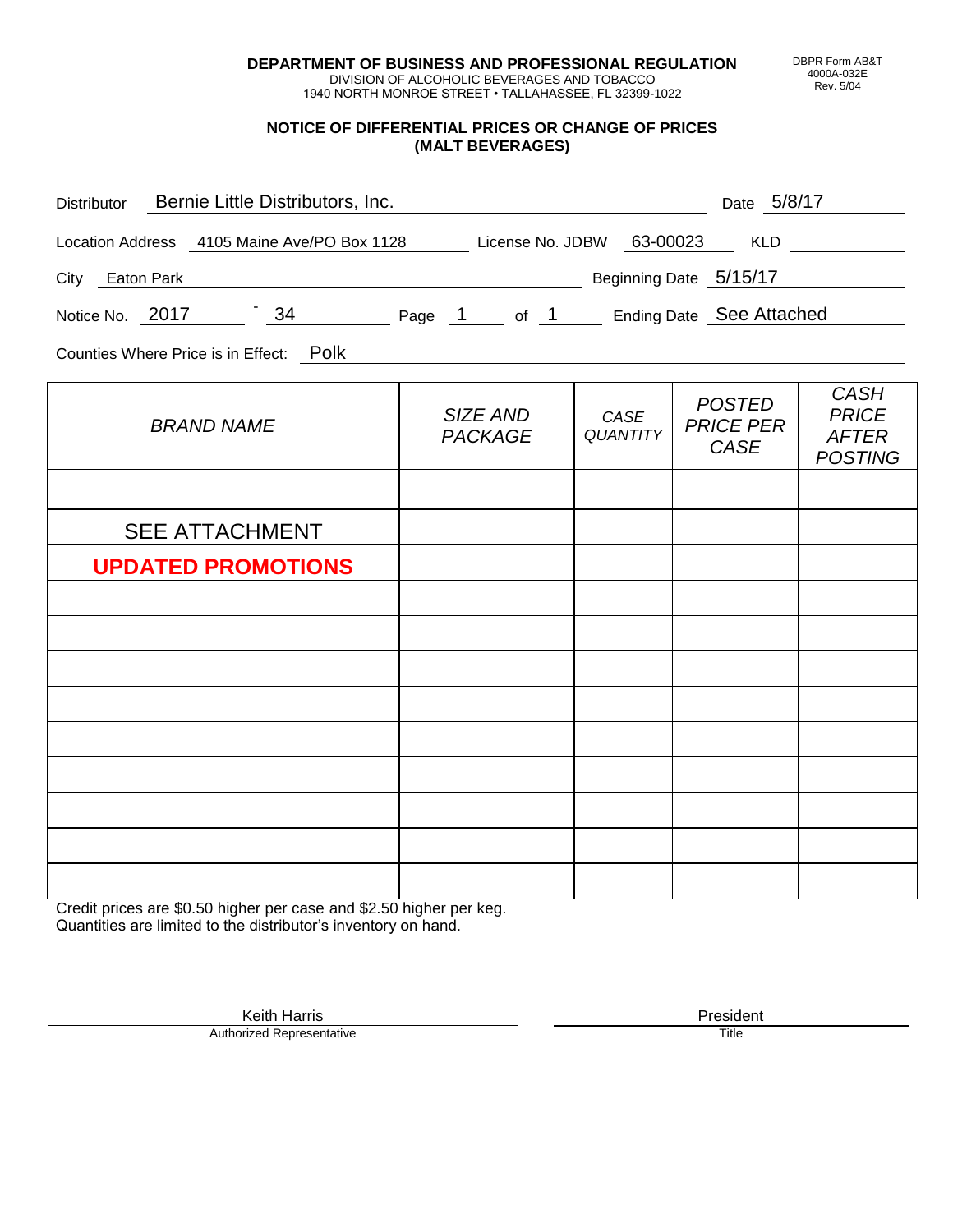|                                                                 |                         |              |             |       | Posted Frontline |        |          |         |
|-----------------------------------------------------------------|-------------------------|--------------|-------------|-------|------------------|--------|----------|---------|
| <b>Brands</b>                                                   | Package                 | <b>Start</b> | <b>Stop</b> | Price | Price            | Qty    | Premise  | Comment |
| Bud, Bud Lt                                                     | 24/8oz Can              | 03/13/17     | 07/02/17    | 11.40 | 13.25            | $20+$  | Off      |         |
| Bud & Bud Lt                                                    | 24/8oz Can 2/12         | 03/13/17     | 07/02/17    | 13.10 | 13.60            | $5-19$ | Off      |         |
| Bud & Bud Lt                                                    | 24/8oz Can 2/12         | 03/13/17     | 07/02/17    | 12.20 | 13.60            | $20+$  | Off      |         |
|                                                                 |                         |              |             |       |                  |        |          |         |
| Michelob Ultra                                                  | 24/8oz Can 2/12         | 03/13/17     | 07/02/17    | 13.50 | 14.45            | $5-19$ | Off      |         |
| Michelob Ultra                                                  | 24/8oz Can 2/12         | 03/13/17     | 07/02/17    | 12.20 | 14.45            | $20+$  | Off      |         |
| Michelob Ultra                                                  | 24/8oz Can              | 03/13/17     | 07/02/17    | 12.70 | 14.35            | $5-19$ | Off      |         |
| Michelob Ultra                                                  | 24/8oz Can              | 03/13/17     | 07/02/17    | 11.40 | 14.35            | $20+$  | Off      |         |
| Brands & Packages above may be mixed and matched to achieve qty |                         |              |             |       |                  |        |          |         |
|                                                                 |                         |              |             |       |                  |        |          |         |
| Bud, Bud Lt, Select, Select 55                                  | 24/12oz Can/LNR 4/6     | 04/17/17     | 07/02/17    | 21.60 | 23.80            | $10+$  | Off      |         |
|                                                                 |                         |              |             |       |                  |        |          |         |
| Michelob, Michelob Lt, Michelob Amberbock                       | 24/12oz LNNR 4/6        | 04/17/17     | 07/02/17    | 21.60 | 24.55            | $10+$  | Off      |         |
|                                                                 |                         |              |             |       |                  |        |          |         |
| Land Shark                                                      | 24/12oz LNNR 4/6        | 04/17/17     | 07/02/17    | 21.60 | 24.55            | 10-111 | Off      |         |
| Land Shark                                                      | 24/12oz LNNR 4/6        | 04/17/17     | 07/02/17    | 20.25 | 24.55            | $112+$ | Off      |         |
| Brands & Packages above may be mixed and matched to achieve qty |                         |              |             |       |                  |        |          |         |
|                                                                 |                         |              |             |       |                  |        |          |         |
| Bud, Bud Lt                                                     | 24/16oz Can 6/4         | 09/12/16     | 07/02/17    | 22.65 | 25.65            | $5+$   | On & Off |         |
| Brands & Packages above may be mixed and matched to achieve qty |                         |              |             |       |                  |        |          |         |
| Bud. Bud Lt                                                     | 24/16oz Can 3/8         | 05/08/17     | 05/21/17    | 19.45 | 25.20            | $25+$  | Off      |         |
| Michelob Ultra                                                  | 24/16oz Can 3/8         | 05/08/17     | 05/21/17    | 19.45 | 27.10            | $25+$  | Off      |         |
| Brands & Packages above may be mixed and matched to achieve qty |                         |              |             |       |                  |        |          |         |
|                                                                 |                         |              |             |       |                  |        |          |         |
| Bud, Bud Lt                                                     | 24/16oz Can             | 09/12/16     | 07/02/17    | 20.90 | 27.60            | $30+$  | Off      |         |
| Brands & Packages above may be mixed and matched to achieve qty |                         |              |             |       |                  |        |          |         |
|                                                                 |                         |              |             |       |                  |        |          |         |
| Bud, Bud Lt, Select & Select 55                                 | 18pk/12oz Can & LNNR    | 09/12/16     | 07/02/17    | 14.80 | 16.90            | $20+$  | Off      |         |
| Brands & Packages above may be mixed and matched to achieve qty |                         |              |             |       |                  |        |          |         |
|                                                                 |                         |              |             |       |                  |        |          |         |
| Bud, Bud Lt, Select & Select 55                                 | 24/12oz LNNR 2/12       | 09/12/16     | 07/02/17    | 21.55 | 22.50            | $10+$  | On       |         |
| Brands & Packages above may be mixed and matched to achieve qty |                         |              |             |       |                  |        |          |         |
|                                                                 |                         |              |             | 21.55 | 22.50            | $10+$  | Off      |         |
| Bud, Bud Lt, Select & Select 55                                 | 24/12oz Can & LNNR 2/12 | 03/22/17     | 05/17/17    |       |                  |        |          |         |
| Brands & Packages above may be mixed and matched to achieve qty |                         |              |             |       |                  |        |          |         |
| Bud, Bud Lt, Select & Select 55                                 | 24/12oz Can & LNNR 2/12 | 05/18/17     | 05/28/17    | 21.55 | 22.50            | 10-49  | Off      |         |
| Bud, Bud Lt, Select & Select 55                                 | 24/12oz Can & LNNR 2/12 | 05/18/17     | 05/28/17    | 17.80 | 22.50            | $50+$  | Off      |         |
|                                                                 |                         |              |             |       |                  |        |          |         |
| Bud & Bud Light                                                 | 24/16oz CALNR 3/8       | 05/18/17     | 05/28/17    | 25.45 | 27.60            | $1+$   | Off      |         |
|                                                                 |                         |              |             |       |                  |        |          |         |
| Michelob, Mich Lt, Ultra, Ultra Amber, Amber Bock,              |                         |              |             |       |                  |        |          |         |
| Ultra Lime                                                      | 24/12oz Can & LNNR 2/12 | 05/18/17     | 05/28/17    | 23.90 | 24.85            | 5-49   | Off      |         |
| Michelob, Mich Lt, Ultra, Ultra Amber, Amber Bock,              |                         |              |             |       |                  |        |          |         |
| Ultra Lime                                                      | 24/12oz Can & LNNR 2/12 | 05/18/17     | 05/28/17    | 17.80 | 24.85            | $50+$  | Off      |         |
|                                                                 |                         |              |             |       |                  |        |          |         |
| BLL Rita Family (Lime, Straw, Mango, Raz, Orange,               |                         |              |             |       |                  |        |          |         |
| Grape, Peach & Seasonal)                                        | 24/8oz Can 2/12         | 05/18/17     | 05/28/17    | 23.15 | 24.10            | $1-6$  | Off      |         |
| BLL Rita Family (Lime, Straw, Mango, Raz, Orange,               |                         |              |             |       |                  |        |          |         |
| Grape, Peach & Seasonal)                                        | 24/8oz Can 2/12         | 05/18/17     | 05/28/17    | 21.30 | 24.10            | 7-49   | Off      |         |
| BLL Rita Family (Lime, Straw, Mango, Raz, Orange,               |                         |              |             |       |                  |        |          |         |
| Grape, Peach & Seasonal)                                        | 24/8oz Can 2/12         | 05/18/17     | 05/28/17    | 17.80 | 24.10            | $50+$  | Off      |         |
|                                                                 |                         |              |             |       |                  |        |          |         |
| Michelob Ultra                                                  | 24/16oz CALNR 3/8       | 05/18/17     | 05/28/17    | 35.85 | 37.25            | $5+$   | Off      |         |
| Brands & Packages above may be mixed and matched to achieve qty |                         |              |             |       |                  |        |          |         |
|                                                                 |                         |              |             |       |                  |        |          |         |
| Bud, Bud Lt, Select & Select 55                                 | 24/12oz Can & LNNR 2/12 | 05/29/17     | 06/21/17    | 21.55 | 22.50            | $10+$  | Off      |         |
| Brands & Packages above may be mixed and matched to achieve qty |                         |              |             |       |                  |        |          |         |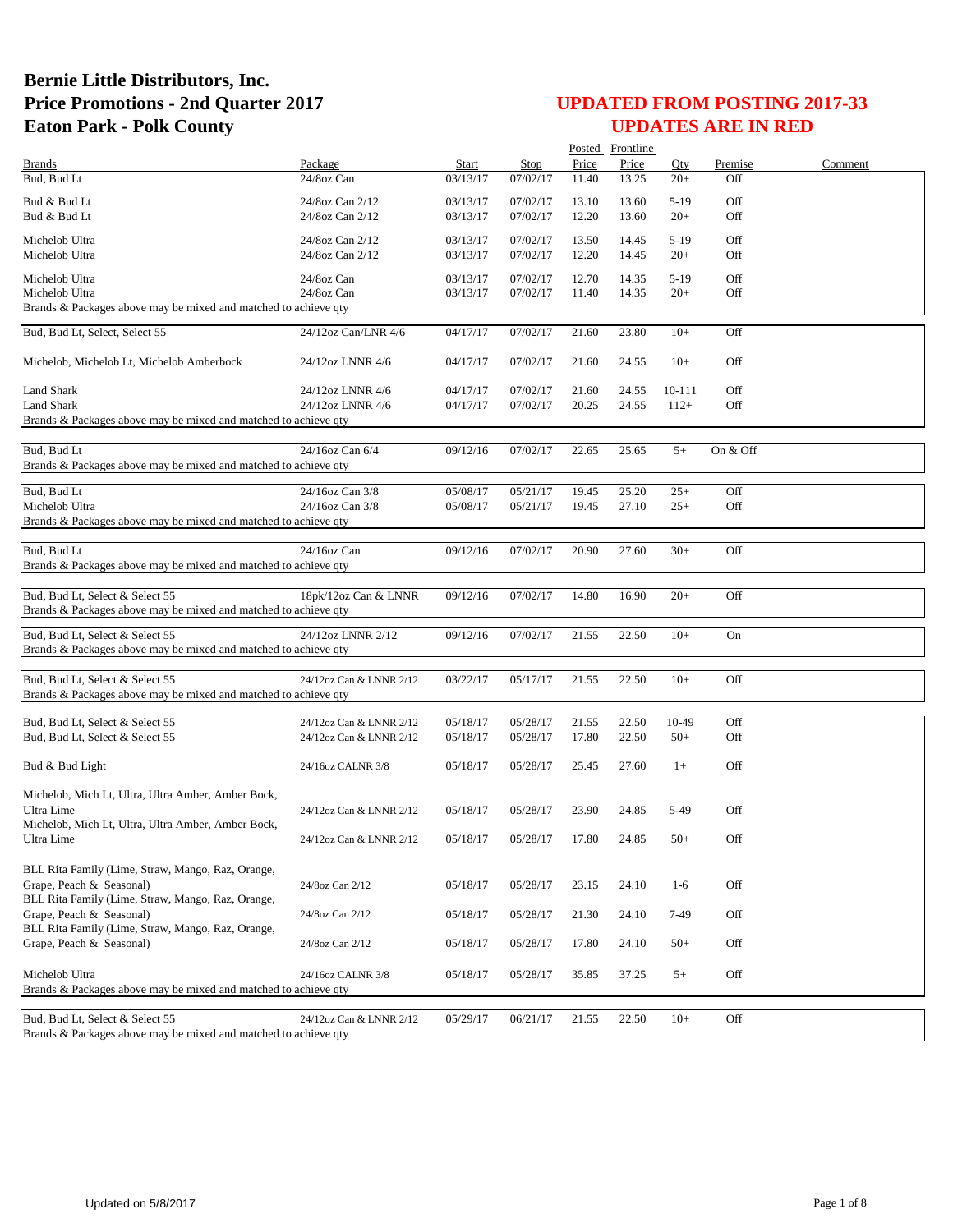|                                                                 |                                            |                      |                      |                | Posted Frontline |                |            |         |
|-----------------------------------------------------------------|--------------------------------------------|----------------------|----------------------|----------------|------------------|----------------|------------|---------|
| <b>Brands</b>                                                   | Package                                    | Start                | Stop                 | Price          | Price            | Oty            | Premise    | Comment |
| Bud, Bud Lt, Select & Select 55                                 | 24/12oz Can & LNNR 2/12                    | 06/22/17             | 07/02/17             | 21.55          | 22.50            | 10-49          | Off        |         |
| Bud, Bud Lt, Select & Select 55                                 | 24/12oz Can & LNNR 2/12                    | 06/22/17             | 07/02/17             | 17.80          | 22.50            | $50+$          | Off        |         |
| Bud & Bud Light                                                 | 24/16oz CALNR 3/8                          | 06/22/17             | 07/02/17             | 25.45          | 27.60            | $1+$           | Off        |         |
| Michelob, Mich Lt, Ultra, Ultra Amber, Amber Bock,              |                                            |                      |                      |                |                  |                |            |         |
| Ultra Lime                                                      | 24/12oz Can & LNNR 2/12                    | 06/22/17             | 07/02/17             | 23.90          | 24.85            | 5-49           | Off        |         |
| Michelob, Mich Lt, Ultra, Ultra Amber, Amber Bock,              |                                            |                      |                      |                |                  |                |            |         |
| <b>Ultra Lime</b>                                               | 24/12oz Can & LNNR 2/12                    | 06/22/17             | 07/02/17             | 17.80          | 24.85            | $50+$          | Off        |         |
| Michelob Ultra                                                  | 24/16oz CALNR 3/8                          | 06/22/17             | 07/02/17             | 35.85          | 37.25            | $5+$           | Off        |         |
| Brands & Packages above may be mixed and matched to achieve qty |                                            |                      |                      |                |                  |                |            |         |
| Bud, Bud Lt, Select & Select 55                                 | 24/12oz Can                                | 09/12/16             | 07/02/17             | 20.75          | 22.60            | 10-44          | Off        |         |
| Bud, Bud Lt, Select & Select 55                                 | $24/12$ oz Can                             | 09/12/16             | 07/02/17             | 19.75          | 22.60            | $45+$          | Off        |         |
| Bud, Bud Lt,                                                    | 24/12oz LNNR                               |                      | 07/02/17             | 20.75          | 22.60            | 10-44          | Off        |         |
| Bud, Bud Lt,                                                    | 24/12oz LNNR                               | 09/12/16<br>09/12/16 | 07/02/17             | 19.75          | 22.60            | $45+$          | Off        |         |
|                                                                 |                                            |                      |                      |                |                  |                |            |         |
| <b>Bud Light Lime</b>                                           | 24/12oz LNNR/Can                           | 09/12/16             | 07/02/17             | 22.20          | 24.10            | 10-44          | Off        |         |
| <b>Bud Light Lime</b>                                           | 24/12oz LNNR/Can                           | 09/12/16             | 07/02/17             | 19.75          | 24.10            | $45+$          | Off        |         |
| Michelob Ultra                                                  | 24/12oz Can & LNNR                         |                      | 07/02/17             |                |                  |                | Off        |         |
| Michelob Ultra                                                  | 24/12oz Can & LNNR                         | 09/12/16<br>09/12/16 | 07/02/17             | 22.20<br>20.70 | 24.10<br>24.10   | 10-44<br>$45+$ | Off        |         |
| Brands & Packages above may be mixed and matched to achieve qty |                                            |                      |                      |                |                  |                |            |         |
|                                                                 |                                            |                      |                      |                |                  |                |            |         |
| Bud, Bud Lt                                                     | 24/16oz CALNR                              | 09/12/16             | 07/02/17             | 24.85          | 28.50            | $98+$          | Off        |         |
| Brands & Packages above may be mixed and matched to achieve qty |                                            |                      |                      |                |                  |                |            |         |
| Bud, Bud Lt                                                     | 20/16oz CALNR                              | 02/06/17             | 07/02/17             | 17.95          | 23.00            | $33+$          | Off        |         |
|                                                                 |                                            |                      |                      |                |                  |                |            |         |
| Bud, Bud Lt                                                     | 20/16oz CALNR                              | 04/17/17             | 07/02/17             | 17.45          | 23.00            | $66+$          | Off        |         |
| Brands & Packages above may be mixed and matched to achieve qty |                                            |                      |                      |                |                  |                |            |         |
| Bud, Bud Light                                                  | 20/16oz CALNR                              | 04/03/17             | 07/02/17             | 18.85          | 28.50            | $1 - 143$      | On         |         |
| Bud, Bud Light                                                  | 20/16oz CALNR                              | 04/03/17             | 07/02/17             | 17.20          | 28.50            | $144+$         | On         |         |
|                                                                 |                                            |                      |                      |                |                  | $1-49$         |            |         |
| Bud, Bud Light<br>Bud, Bud Light                                | 24/16oz ALNR/CALNR<br>24/16oz ALNR/CALNR   | 04/03/17<br>04/03/17 | 07/02/17<br>07/02/17 | 23.00<br>22.75 | 28.50<br>28.50   | 50-143         | On<br>On   |         |
| Bud, Bud Light                                                  | 24/16oz ALNR/CALNR                         | 04/03/17             | 07/02/17             | 21.55          | 28.50            | $144+$         | On         |         |
|                                                                 |                                            |                      |                      |                |                  |                |            |         |
| Bud, Bud Light                                                  | 24/16oz Holiday Alum                       | 04/03/17             | 07/02/17             | 24.40          | 28.50            | $1 - 143$      | On         |         |
| Bud, Bud Light                                                  | 24/16oz Holiday Alum                       | 04/03/17             | 07/02/17             | 21.95          | 28.50            | $144+$         | On         |         |
| <b>Bud Light Lime</b>                                           | 24/16oz ALNR 4/6                           | 04/03/17             | 07/02/17             | 27.65          | 31.20            | $50+$          | On         |         |
|                                                                 |                                            |                      |                      |                |                  |                |            |         |
| Bud Lt Lime & Platinum                                          | 24/16 CALNR 3/8                            | 03/27/17             | 07/02/17             | 31.50          | 36.15            | $1-9$          | On         |         |
| Bud Lt Lime & Platinum                                          | 24/16 CALNR 3/8                            | 03/27/17             | 07/02/17             | 30.67          | 36.15            | $10+$          | On         |         |
|                                                                 |                                            |                      |                      |                |                  |                |            |         |
| Michelob Ultra                                                  | 24/16oz CALNR                              | 04/03/17             | 07/02/17             | 35.85          | 37.25            | $5+$           | On         |         |
| Brands & Packages above may be mixed and matched to achieve gty |                                            |                      |                      |                |                  |                |            |         |
| Bud Lt Lime & Platinum                                          | 24/16 CALNR 3/8                            | 03/27/17             | 07/02/17             | 30.67          | 36.15            | $10+$          | On         |         |
| Brands & Packages above may be mixed and matched to achieve qty |                                            |                      |                      |                |                  |                |            |         |
| Oculto                                                          | 24/12oz LNNR 2/12                          | 09/12/16             | 07/02/17             | 26.65          | 29.90            | $20+$          | Off        |         |
| Brands & Packages above may be mixed and matched to achieve qty |                                            |                      |                      |                |                  |                |            |         |
|                                                                 |                                            |                      |                      |                |                  |                |            |         |
| BL Lime, Platinum, Black Crown, Mich Lt & Ultra                 | 18/12oz LNNR/Cans                          | 09/12/16             | 04/30/17             | 16.95          | 18.45            | $5 - 59$       | Off        |         |
| BL Lime, Platinum, Black Crown, Mich Lt & Ultra                 | 18/12oz LNNR/Cans                          | 09/12/16             | 04/30/17             | 15.85          | 18.45            | $60+$          | Off        |         |
| Mich Ultra & Light                                              | 18/12oz LNNR/Cans                          | 05/01/17             | 07/02/17             | 16.95          | 18.45            | 5 - 59         | Off        |         |
| Mich Ultra & Light                                              | 18/12oz LNNR/Cans                          | 05/01/17             | 07/02/17             | 15.85          | 18.45            | $60+$          | Off        |         |
| Brands & Packages above may be mixed and matched to achieve qty |                                            |                      |                      |                |                  |                |            |         |
|                                                                 |                                            |                      |                      |                |                  |                |            |         |
| Mich, Mic Lt, Ultra, Ultra Amber, Amberbock & Ultra             |                                            |                      |                      |                |                  |                |            |         |
| Lime Cactus<br>Michelob Ultra                                   | 24/12oz Can/LNNR 2/12<br>24/16oz CALNR 3/8 | 11/24/16<br>11/24/16 | 05/17/17<br>05/17/17 | 23.90<br>35.85 | 24.85<br>37.25   | $5+$<br>$5+$   | Off<br>Off |         |
| Brands & Packages above may be mixed and matched to achieve qty |                                            |                      |                      |                |                  |                |            |         |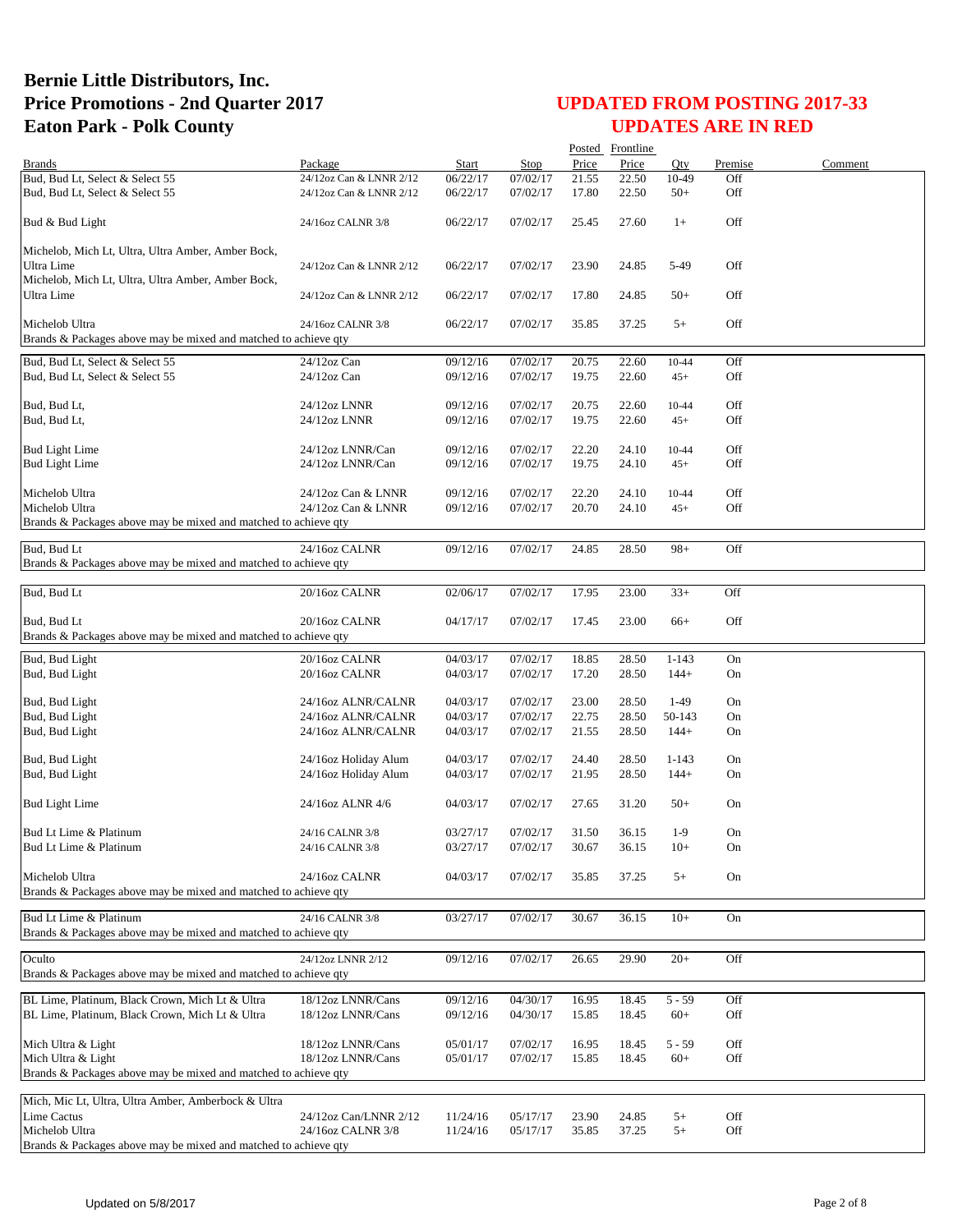|                                                                                                           |                                            |                      |                      |                | Posted Frontline |                     |            |         |
|-----------------------------------------------------------------------------------------------------------|--------------------------------------------|----------------------|----------------------|----------------|------------------|---------------------|------------|---------|
| <b>Brands</b>                                                                                             | Package                                    | Start                | Stop                 | Price          | Price            | Oty                 | Premise    | Comment |
| Mich, Mic Lt, Ultra, Ultra Amber, Amberbock & Ultra                                                       |                                            |                      |                      |                |                  |                     |            |         |
| Lime Cactus<br>Michelob Ultra                                                                             | 24/12oz Can/LNNR 2/12<br>24/16oz CALNR 3/8 | 05/29/17<br>05/29/17 | 06/21/17<br>06/21/17 | 23.90<br>35.85 | 24.85<br>37.25   | $5+$<br>$5+$        | Off<br>Off |         |
| Brands & Packages above may be mixed and matched to achieve gty                                           |                                            |                      |                      |                |                  |                     |            |         |
|                                                                                                           |                                            |                      |                      |                |                  |                     |            |         |
| BL Lime, Platinum, Black Crown & Landshark<br>BL Lime, Platinum & Landshark                               | 24/12oz LNNR 2/12<br>24/12oz Cans 2/12     | 09/12/16<br>09/12/16 | 07/02/17<br>07/02/17 | 20.45<br>20.45 | 24.10<br>24.10   | $10+$<br>$10+$      | ON<br>ON   |         |
| Brands & Packages above may be mixed and matched to achieve qty                                           |                                            |                      |                      |                |                  |                     |            |         |
| BL Lime, Platinum & Black Crown                                                                           | 24/12oz Cans/LNNR 2/12                     | 03/22/17             | 04/30/17             | 23.15          | 24.10            | $1+$                | Off        |         |
|                                                                                                           |                                            |                      |                      |                |                  |                     |            |         |
| BLL Rita Family (Lime, Straw, Mango, Raz, Orange, Grape,                                                  |                                            |                      |                      |                |                  |                     |            |         |
| Peach & Seasonal)                                                                                         | 24/8oz Can 2/12                            | 03/22/17             | 04/30/17             | 23.15          | 24.10            | $1-6$               | Off        |         |
| BLL Rita Family (Lime, Straw, Mango, Raz, Orange, Grape,<br>Peach & Seasonal)                             | 24/8oz Can 2/12                            | 03/22/17             | 04/30/17             | 21.30          | 24.10            | $7+$                | Off        |         |
| Brands & Packages above may be mixed and matched to achieve qty                                           |                                            |                      |                      |                |                  |                     |            |         |
| BL Lime, Platinum & Black Crown                                                                           | 24/12oz Cans/LNNR 2/12                     | 05/01/17             | 05/07/17             | 23.15          | 24.10            | $1+$                | Off        |         |
|                                                                                                           |                                            |                      |                      |                |                  |                     |            |         |
| BLL Rita Family (Lime, Straw, Mango, Raz, Orange, Grape,                                                  |                                            |                      |                      |                |                  |                     |            |         |
| Peach & Seasonal)<br>BLL Rita Family (Lime, Straw, Mango, Raz, Orange, Grape,                             | 24/8oz Can 2/12                            | 05/01/17             | 05/07/17             | 23.15          | 24.10            | $1-6$               | Off        |         |
| Peach & Seasonal)                                                                                         | 24/8oz Can 2/12                            | 05/01/17             | 05/07/17             | 21.30          | 24.10            | $7-26$              | Off        |         |
| BLL Rita Family (Lime, Straw, Mango, Raz, Orange, Grape,                                                  |                                            |                      |                      |                |                  |                     |            |         |
| Peach & Seasonal)                                                                                         | 24/8oz Can 2/12                            | 05/01/17             | 05/07/17             | 13.70          | 24.10            | $27+$               | Off        |         |
| Brands & Packages above may be mixed and matched to achieve gty                                           |                                            |                      |                      |                |                  |                     |            |         |
| BL Lime, Platinum & Black Crown                                                                           | 24/12oz Cans/LNNR 2/12                     | 05/08/17             | 05/17/17             | 23.15          | 24.10            | $1+$                | Off        |         |
| BLL Rita Family (Lime, Straw, Mango, Raz, Orange, Grape,                                                  |                                            |                      |                      |                |                  |                     |            |         |
| Peach & Seasonal)                                                                                         | 24/8oz Can 2/12                            | 05/08/17             | 05/17/17             | 23.15          | 24.10            | $1-6$               | Off        |         |
| BLL Rita Family (Lime, Straw, Mango, Raz, Orange, Grape,                                                  |                                            |                      |                      |                |                  |                     |            |         |
| Peach & Seasonal)                                                                                         | 24/8oz Can 2/12                            | 05/08/17             | 05/17/17             | 21.30          | 24.10            | $7+$                | Off        |         |
| Brands & Packages above may be mixed and matched to achieve qty                                           |                                            |                      |                      |                |                  |                     |            |         |
| BL Lime, Platinum & Black Crown                                                                           | 24/12oz Cans/LNNR 2/12                     | 05/29/17             | 06/25/17             | 23.15          | 24.10            | $1+$                | Off        |         |
| BLL Rita Family (Lime, Straw, Mango, Raz, Orange, Grape,                                                  |                                            |                      |                      |                |                  |                     |            |         |
| Peach & Seasonal)                                                                                         | 24/8oz Can 2/12                            | 05/29/17             | 06/25/17             | 23.15          | 24.10            | $1-6$               | Off        |         |
| BLL Rita Family (Lime, Straw, Mango, Raz, Orange, Grape,                                                  |                                            |                      |                      |                |                  |                     |            |         |
| Peach & Seasonal)                                                                                         | 24/8oz Can 2/12                            | 05/29/17             | 06/25/17             | 21.30          | 24.10            | $7+$                | Off        |         |
| Brands & Packages above may be mixed and matched to achieve qty                                           |                                            |                      |                      |                |                  |                     |            |         |
| BL Lime, Platinum & Black Crown                                                                           | 24/12oz Cans/LNNR 2/12                     | 06/26/17             | 07/02/17             | 23.15          | 24.10            | $1+$                | Off        |         |
| BLL Rita Family (Lime, Straw, Mango, Raz, Orange, Grape,                                                  |                                            |                      |                      |                |                  |                     |            |         |
| Peach & Seasonal)                                                                                         | 24/8oz Can 2/12                            | 06/26/17             | 07/02/17             | 23.15          | 24.10            | $1-6$               | Off        |         |
| BLL Rita Family (Lime, Straw, Mango, Raz, Orange, Grape,                                                  |                                            |                      |                      |                |                  |                     |            |         |
| Peach & Seasonal)                                                                                         | 24/8oz Can 2/12                            | 06/26/17             | 07/02/17             | 21.30          | 24.10            | $7-26$              | Off        |         |
| BLL Rita Family (Lime, Straw, Mango, Raz, Orange, Grape,<br>Peach & Seasonal)                             | 24/8oz Can 2/12                            | 06/26/17             | 07/02/17             | 13.70          | 24.10            | $27+$               | Off        |         |
| Brands & Packages above may be mixed and matched to achieve qty                                           |                                            |                      |                      |                |                  |                     |            |         |
|                                                                                                           |                                            |                      |                      |                |                  |                     |            |         |
| Bud Light Lime, Platinum & Black Crown<br>Brands & Packages above may be mixed and matched to achieve qty | 24/12oz LNNR 4/6                           | 04/03/17             | 04/30/17             | 21.60          | 24.55            | $10+$               | Off        |         |
|                                                                                                           |                                            |                      |                      |                |                  |                     |            |         |
| Bud Lt Platinum & Black Crown                                                                             | 24/12oz LNNR 4/6                           | 05/01/17             | 05/07/17             | 21.60          | 24.55            | $10+$               | Off        |         |
|                                                                                                           |                                            |                      |                      |                |                  |                     |            |         |
| <b>Bud Light Lime</b><br><b>Bud Light Lime</b>                                                            | 24/12oz LNNR 4/6<br>24/12oz LNNR 4/6       | 05/01/17<br>05/01/17 | 05/07/17<br>05/07/17 | 21.60<br>15.50 | 24.55<br>24.55   | $10-14$<br>$15+$    | Off<br>Off |         |
| Brands & Packages above may be mixed and matched to achieve qty                                           |                                            |                      |                      |                |                  |                     |            |         |
|                                                                                                           |                                            |                      |                      |                |                  |                     |            |         |
| Bud Light Lime, Platinum & Black Crown<br>Brands & Packages above may be mixed and matched to achieve gty | 24/12oz LNNR 4/6                           | 05/08/17             | 07/02/17             | 21.60          | 24.55            | $10+$               | Off        |         |
|                                                                                                           |                                            |                      |                      |                |                  |                     |            |         |
| Busch, Busch Lt, Nat Lt, Nat Ice & Rolling Rock                                                           | $24/12$ oz Can S/C                         | 01/16/17             | 07/02/17             | 15.35          | 17.00            | 15-76               | Off        |         |
| Busch, Busch Lt, Nat Lt, Nat Ice & Rolling Rock                                                           | 24/12oz Can S/C                            | 01/16/17             | 07/02/17             | 13.80          | 17.00            | $77+$               | Off        |         |
|                                                                                                           |                                            |                      |                      |                |                  |                     |            |         |
| Natty Daddy<br>Natty Daddy                                                                                | 24/12oz Can S/C<br>$24/12$ oz Can S/C      | 01/16/17<br>01/16/17 | 07/02/17<br>07/02/17 | 15.35<br>14.35 | 16.10<br>16.10   | $1 - 4$<br>$5 - 76$ | Off<br>Off |         |
| Natty Daddy                                                                                               | $24/12$ oz Can S/C                         | 01/16/17             | 07/02/17             | 13.80          | 16.10            | $77+$               | Off        |         |
| Brands & Packages above may be mixed and matched to achieve qty                                           |                                            |                      |                      |                |                  |                     |            |         |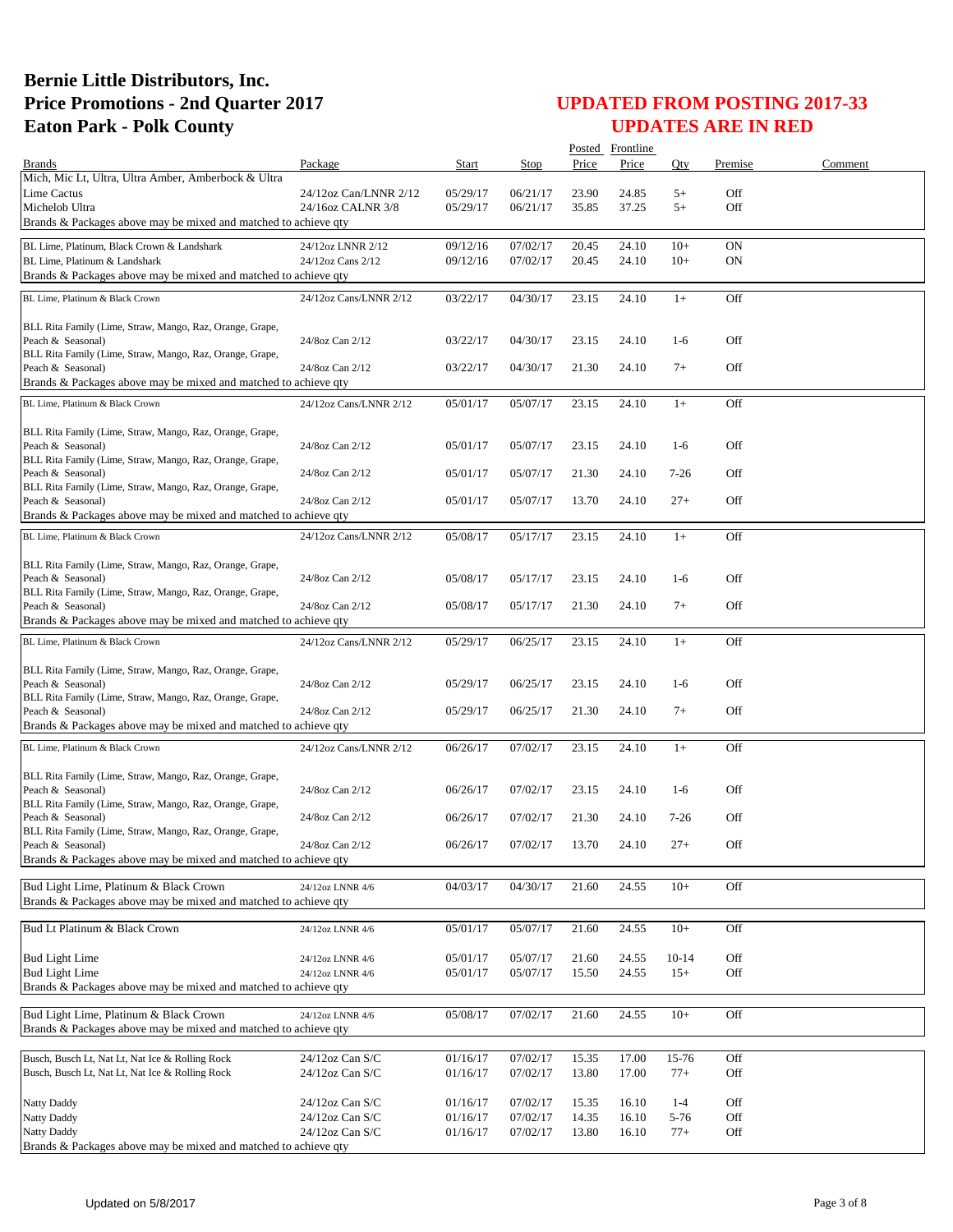|                                                                                                                      |                       |          |          |         | Posted Frontline |           |         |         |
|----------------------------------------------------------------------------------------------------------------------|-----------------------|----------|----------|---------|------------------|-----------|---------|---------|
| <b>Brands</b>                                                                                                        | Package               | Start    | Stop     | Price   | Price            | Oty       | Premise | Comment |
| Busch, Busch Lt, Nat Lt, Nat Ice, Bud Ice, Rolling Rock<br>& Busch Ice                                               | 18/12oz Cans/LNNR     | 04/03/17 | 04/16/17 | 10.95   | 12.40            | 20-39     | Off     |         |
| Busch, Busch Lt, Nat Lt, Nat Ice, Bud Ice, Rolling Rock<br>& Busch Ice                                               | 18/12oz Cans/LNNR     | 04/03/17 | 04/16/17 | 9.35    | 12.40            | $40+$     | Off     |         |
| Brands & Packages above may be mixed and matched to achieve qty                                                      |                       |          |          |         |                  |           |         |         |
| Busch, Busch Lt, Nat Lt, Nat Ice, Bud Ice, Rolling Rock                                                              |                       |          |          |         |                  |           |         |         |
| & Busch Ice                                                                                                          | 18/12oz Cans/LNNR     | 04/17/17 | 07/02/17 | 9.35    | 12.40            | $40+$     | Off     |         |
| Brands & Packages above may be mixed and matched to achieve qty                                                      |                       |          |          |         |                  |           |         |         |
|                                                                                                                      |                       |          |          |         |                  |           |         |         |
| King Cobra & High Gravity<br>Brands & Packages above may be mixed and matched to achieve qty                         | 24/16oz Can 6/4       | 09/12/16 | 07/02/17 | 17.75   | 19.55            | $5+$      | Off     |         |
| Spiked Seltzer Family (Lime, Orange, Gpfrt, Cran)<br>Brands & Packages above may be mixed and matched to achieve qty | 24/12oz LNR-Can 4/6   | 04/24/17 | 04/29/17 | \$19.20 | \$28.50          | $5+$      | Off     |         |
|                                                                                                                      |                       |          |          |         |                  |           |         |         |
| Shock Top & Shock Top Sampler                                                                                        | 24/12oz LNNR          | 09/12/16 | 07/02/17 | 19.70   | 27.75            | $56+$     | Off     |         |
| Shock Top & Shock Top Lemon                                                                                          | 15/12oz Can           | 09/12/16 | 07/02/17 | 13.65   | 15.25            | $50+$     | Off     |         |
| Shock Top & Shock Top Lemon                                                                                          | 30/12oz Can 2/15      | 09/12/16 | 07/02/17 | 25.70   | 28.90            | $25+$     | Off     |         |
| Shock Top, Apple Wheat, Lemon, Pumpkin, Rasp, IPA, Winter                                                            |                       |          |          |         |                  |           |         |         |
| Combo, Choc, Pretzel, Ginger, Ruby Red                                                                               | 24/12oz LNNR 4/6      | 03/13/17 | 06/10/17 | 27.10   | 27.75            | $1-19$    | Off     |         |
| Shock Top, Apple Wheat, Lemon, Pumpkin, Rasp, IPA, Winter<br>Combo, Choc, Pretzel, Ginger, Ruby Red                  | 24/12oz LNNR 4/6      | 03/13/17 | 06/10/17 | 26.10   | 27.75            | $20 - 55$ | Off     |         |
| Shock Top, Apple Wheat, Lemon, Pumpkin, Rasp, IPA, Winter                                                            |                       |          |          |         |                  |           |         |         |
| Combo, Choc, Pretzel, Ginger, Ruby Red<br>Shock Top, Apple Wheat, Lemon, Pumpkin, Rasp, IPA, Winter                  | 24/12oz LNNR 4/6      | 03/13/17 | 06/10/17 | 25.10   | 27.75            | 56-111    | Off     |         |
| Combo, Choc, Pretzel, Ginger, Ruby Red                                                                               | 24/12oz LNNR 4/6      | 03/13/17 | 06/10/17 | 24.10   | 27.75            | $112+$    | Off     |         |
| Brands & Packages above may be mixed and matched to achieve qty                                                      |                       |          |          |         |                  |           |         |         |
| Shock Top, Apple Wheat, Lemon, Pumpkin, Rasp, IPA, Winter                                                            |                       |          |          |         |                  |           |         |         |
| Combo, Choc, Pretzel, Ginger, Ruby Red<br>Shock Top, Apple Wheat, Lemon, Pumpkin, Rasp, IPA, Winter                  | 24/12oz LNNR 4/6      | 06/12/17 | 06/18/17 | 27.10   | 27.75            | $1-19$    | Off     |         |
| Combo, Choc, Pretzel, Ginger, Ruby Red                                                                               | 24/12oz LNNR 4/6      | 06/12/17 | 06/18/17 | 19.20   | 27.75            | $20+$     | Off     |         |
| Brands & Packages above may be mixed and matched to achieve qty                                                      |                       |          |          |         |                  |           |         |         |
| Shock Top, Apple Wheat, Lemon, Pumpkin, Rasp, IPA, Winter                                                            |                       |          |          |         |                  |           |         |         |
| Combo, Choc, Pretzel, Ginger, Ruby Red<br>Shock Top, Apple Wheat, Lemon, Pumpkin, Rasp, IPA, Winter                  | 24/12oz LNNR 4/6      | 06/19/17 | 09/02/17 | 27.10   | 27.75            | $1-19$    | Off     |         |
| Combo, Choc, Pretzel, Ginger, Ruby Red                                                                               | 24/12oz LNNR 4/6      | 06/19/17 | 09/02/17 | 26.10   | 27.75            | $20 - 55$ | Off     |         |
| Shock Top, Apple Wheat, Lemon, Pumpkin, Rasp, IPA, Winter<br>Combo, Choc, Pretzel, Ginger, Ruby Red                  | 24/12oz LNNR 4/6      | 06/19/17 | 09/02/17 | 25.10   | 27.75            | 56-111    | Off     |         |
| Shock Top, Apple Wheat, Lemon, Pumpkin, Rasp, IPA, Winter                                                            |                       |          |          |         |                  |           |         |         |
| Combo, Choc, Pretzel, Ginger, Ruby Red                                                                               | 24/12oz LNNR 4/6      | 06/19/17 | 09/02/17 | 24.10   | 27.75            | $112+$    | Off     |         |
| Brands & Packages above may be mixed and matched to achieve qty                                                      |                       |          |          |         |                  |           |         |         |
| Wild Blue & Redbridge                                                                                                | 24/12oz LNNR 4/6      | 11/14/16 | 07/02/17 | 28.65   | 29.35            | $28+$     | Off     |         |
| Brands & Packages above may be mixed and matched to achieve qty                                                      |                       |          |          |         |                  |           |         |         |
|                                                                                                                      |                       |          |          |         |                  |           |         |         |
| Kirin Ichiban & Kirin Light<br>Brands & Packages above may be mixed and matched to achieve qty                       | 24/12oz LNNR 4/6      | 11/14/16 | 07/02/17 | 23.50   | 27.75            | $10+$     | Off     |         |
|                                                                                                                      |                       |          |          |         |                  |           |         |         |
| Becks, Lt, Dark, Oktob, Sapphire, Becks NA & Bass                                                                    | 24/12oz LNNR 4/6      | 09/12/16 | 05/21/17 | 22.05   | 24.55            | 56-111    | Off     |         |
| Becks, Lt, Dark, Oktob, Sapphire, Becks NA & Bass                                                                    | 24/12oz LNNR 4/6      | 09/12/16 | 05/21/17 | 19.80   | 24.55            | $112+$    | Off     |         |
| Brands & Packages above may be mixed and matched to achieve qty                                                      |                       |          |          |         |                  |           |         |         |
| Becks, Lt, Dark, Oktob, Sapphire                                                                                     | 24/12oz LNNR 4/6      | 05/22/17 | 05/28/17 | 15.85   | 24.55            | $20+$     | Off     |         |
| Bass Ale & Beck's NA                                                                                                 | 24/12oz LNNR 4/6      | 05/22/17 | 05/28/17 | 22.05   | 24.55            | 56-111    | Off     |         |
| Bass Ale & Beck's NA                                                                                                 | 24/12oz LNNR 4/6      | 05/22/17 | 05/28/17 | 19.80   | 24.55            | $112+$    | Off     |         |
| Brands & Packages above may be mixed and matched to achieve qty                                                      |                       |          |          |         |                  |           |         |         |
| Becks, Lt, Dark, Oktob, Sapphire, Becks NA & Bass                                                                    | 24/12oz LNNR 4/6      | 05/29/17 | 07/02/17 | 22.05   | 24.55            | 56-111    | Off     |         |
| Becks, Lt, Dark, Oktob, Sapphire, Becks NA & Bass                                                                    | 24/12oz LNNR 4/6      | 05/29/17 | 07/02/17 | 19.80   | 24.55            | $112+$    | Off     |         |
| Brands & Packages above may be mixed and matched to achieve qty                                                      |                       |          |          |         |                  |           |         |         |
| Becks, Light, Dark, Oktoberfest, Sapphire & Bass                                                                     | 24/12oz LNNR/CAN 2/12 | 03/06/17 | 04/16/17 | 20.35   | 24.10            | 56-111    | Off     |         |
| Becks, Light, Dark, Oktoberfest, Sapphire & Bass                                                                     | 24/12oz LNNR/CAN 2/12 | 03/06/17 | 04/16/17 | 19.80   | 24.10            | $112+$    | Off     |         |
| Land Shark                                                                                                           | 24/12oz LNNR/CAN 2/12 | 03/06/17 | 04/16/17 | 22.15   | 24.10            | 56-111    | Off     |         |
| <b>Land Shark</b>                                                                                                    | 24/12oz LNNR/CAN 2/12 | 03/06/17 | 04/16/17 | 20.35   | 24.10            | $112+$    | Off     |         |
| Brands & Packages above may be mixed and matched to achieve qty                                                      |                       |          |          |         |                  |           |         |         |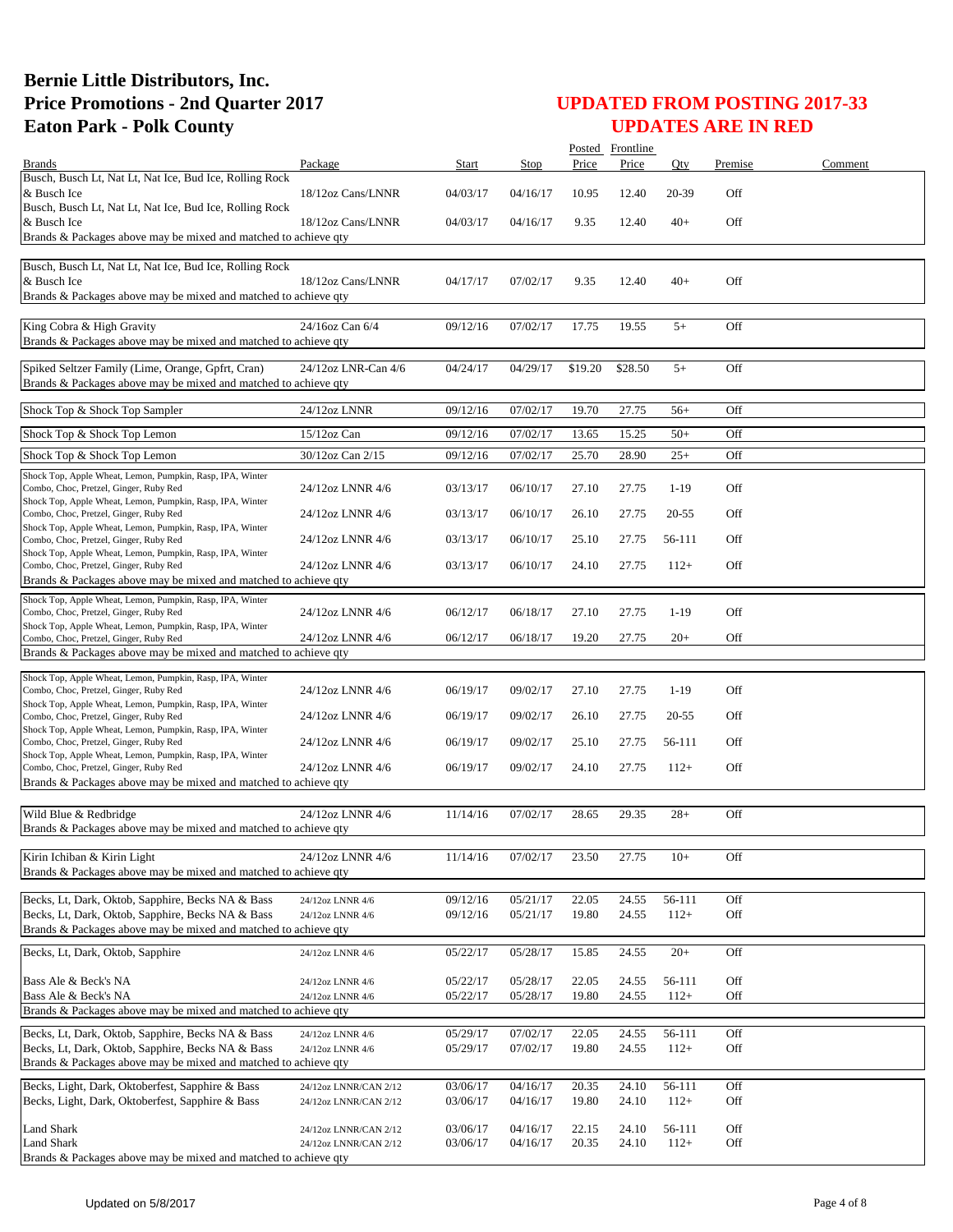|                                                                                                      |                                                |                      |                      |                | Posted Frontline |                  |                   |                       |
|------------------------------------------------------------------------------------------------------|------------------------------------------------|----------------------|----------------------|----------------|------------------|------------------|-------------------|-----------------------|
| <b>Brands</b>                                                                                        | Package                                        | Start                | Stop                 | Price          | Price            | Qty              | Premise           | Comment               |
| Becks, Light, Dark, Oktoberfest, Sapphire & Bass                                                     | 24/12oz LNNR/CAN 2/12                          | 04/17/17             | 04/23/17             | 19.20          | 24.10            | $10+$            | Off               |                       |
| Land Shark                                                                                           | 24/12oz LNNR/CAN 2/12                          | 04/17/17             | 04/23/17             | 19.20          | 24.10            | $10+$            | Off               |                       |
| Brands & Packages above may be mixed and matched to achieve qty                                      |                                                |                      |                      |                |                  |                  |                   |                       |
| Becks, Light, Dark, Oktoberfest, Sapphire & Bass                                                     | 24/12oz LNNR/CAN 2/12                          | 04/24/17             | 05/07/17             | 20.35          | 24.10            | 56-111           | Off               |                       |
| Becks, Light, Dark, Oktoberfest, Sapphire & Bass                                                     | 24/12oz LNNR/CAN 2/12                          | 04/24/17             | 05/07/17             | 19.80          | 24.10            | $112+$           | Off               |                       |
|                                                                                                      |                                                |                      |                      |                |                  |                  |                   |                       |
| Land Shark<br><b>Land Shark</b>                                                                      | 24/12oz LNNR/CAN 2/12<br>24/12oz LNNR/CAN 2/12 | 04/24/17<br>04/24/17 | 05/07/17<br>05/07/17 | 22.15<br>20.35 | 24.10<br>24.10   | 56-111<br>$112+$ | Off<br>Off        |                       |
| Brands & Packages above may be mixed and matched to achieve qty                                      |                                                |                      |                      |                |                  |                  |                   |                       |
|                                                                                                      |                                                |                      |                      |                |                  |                  |                   |                       |
| Becks, Light, Dark, Oktoberfest, Sapphire & Bass                                                     | 24/12oz LNNR/CAN 2/12                          | 05/08/17             | 05/14/17             | 19.20          | 24.10            | $10+$            | Off               |                       |
| <b>Beck's Pilsner</b>                                                                                | 24/16oz CALNR 3/8                              | 05/08/17             | 05/14/17             | 28.80          | 36.15            | $10+$            | Off               | <b>New item added</b> |
|                                                                                                      |                                                |                      |                      |                |                  |                  |                   |                       |
| <b>Land Shark</b>                                                                                    | 24/12oz LNNR/CAN 2/12                          | 05/08/17             | 05/14/17             | 19.20          | 24.10            | $10+$            | Off               |                       |
| Brands & Packages above may be mixed and matched to achieve qty                                      |                                                |                      |                      |                |                  |                  |                   |                       |
| Becks, Light, Dark, Oktoberfest, Sapphire & Bass                                                     | 24/12oz LNNR/CAN 2/12                          | 05/15/17             | 06/11/17             | 20.35          | 24.10            | 56-111           | Off               |                       |
| Becks, Light, Dark, Oktoberfest, Sapphire & Bass                                                     | 24/12oz LNNR/CAN 2/12                          | 05/15/17             | 06/11/17             | 19.80          | 24.10            | $112+$           | Off               |                       |
|                                                                                                      |                                                |                      |                      |                |                  |                  |                   |                       |
| <b>Beck's Pilsner</b><br><b>Beck's Pilsner</b>                                                       | 24/16oz CALNR 3/8<br>24/16oz CALNR 3/8         | 05/15/17<br>05/15/17 | 06/11/17<br>06/11/17 | 30.52<br>29.70 | 36.15<br>36.15   | 56-111<br>$112+$ | Off<br><b>Off</b> | <b>New item added</b> |
|                                                                                                      |                                                |                      |                      |                |                  |                  |                   |                       |
| <b>Land Shark</b>                                                                                    | 24/12oz LNNR/CAN 2/12                          | 05/15/17             | 06/11/17             | 22.15          | 24.10            | 56-111           | Off               |                       |
| Land Shark                                                                                           | 24/12oz LNNR/CAN 2/12                          | 05/15/17             | 06/11/17             | 20.35          | 24.10            | $112+$           | Off               |                       |
| Brands & Packages above may be mixed and matched to achieve qty                                      |                                                |                      |                      |                |                  |                  |                   |                       |
| Becks, Light, Dark, Oktoberfest, Sapphire & Bass                                                     | 24/12oz LNNR/CAN 2/12                          | 06/12/17             | 06/18/17             | 20.20          | 24.10            | $10+$            | Off               |                       |
|                                                                                                      |                                                |                      |                      |                |                  |                  |                   |                       |
| <b>Beck's Pilsner</b>                                                                                | 24/16oz CALNR 3/8                              | 06/12/17             | 06/18/17             | 28.80          | 36.15            | $10+$            | Off               | <b>New item added</b> |
| <b>Land Shark</b>                                                                                    | 24/12oz LNNR/CAN 2/12                          | 06/12/17             | 06/18/17             | 20.20          | 24.10            | $10+$            | Off               |                       |
| Brands & Packages above may be mixed and matched to achieve qty                                      |                                                |                      |                      |                |                  |                  |                   |                       |
|                                                                                                      |                                                |                      |                      | 20.35          | 24.10            | 56-111           | Off               |                       |
| Becks, Light, Dark, Oktoberfest, Sapphire & Bass<br>Becks, Light, Dark, Oktoberfest, Sapphire & Bass | 24/12oz LNNR/CAN 2/12<br>24/12oz LNNR/CAN 2/12 | 06/19/17<br>06/19/17 | 07/09/17<br>07/09/17 | 19.80          | 24.10            | $112+$           | Off               |                       |
|                                                                                                      |                                                |                      |                      |                |                  |                  |                   |                       |
| <b>Beck's Pilsner</b>                                                                                | 24/16oz CALNR 3/8                              | 06/19/17             | 07/09/17             | 30.52          | 36.15            | 56-111           | Off               | <b>New item added</b> |
| <b>Beck's Pilsner</b>                                                                                | 24/16oz CALNR 3/8                              | 06/19/17             | 07/09/17             | 29.70          | 36.15            | $112+$           | Off               |                       |
| <b>Land Shark</b>                                                                                    | 24/12oz LNNR/CAN 2/12                          | 06/19/17             | 07/09/17             | 22.15          | 24.10            | 56-111           | Off               |                       |
| <b>Land Shark</b>                                                                                    | 24/12oz LNNR/CAN 2/12                          | 06/19/17             | 07/09/17             | 20.35          | 24.10            | $112+$           | Off               |                       |
| Brands & Packages above may be mixed and matched to achieve qty                                      |                                                |                      |                      |                |                  |                  |                   |                       |
| Beck's, Sapphire, Black Crown, BL Lime, Platinum,                                                    |                                                |                      |                      |                |                  |                  |                   |                       |
| Michelob Ultra & Landshark                                                                           | 24/16oz CAN 6/4                                | 02/06/17             | 07/02/17             | 25.75          | 28.00            | $1 - 2$          | Off               |                       |
| Beck's, Sapphire, Black Crown, BL Lime, Platinum,                                                    |                                                |                      |                      |                |                  |                  |                   |                       |
| Michelob Ultra & Landshark                                                                           | 24/16oz CAN 6/4                                | 02/06/17             | 07/02/17             | 24.90          | 28.00            | $3+$             | Off               |                       |
|                                                                                                      |                                                |                      |                      |                |                  |                  |                   |                       |
| Shock Top, Apple, Lemon, Pumpkin, Shockolate &<br><b>Twisted Pretzel</b>                             | 24/16oz CAN 6/4                                | 02/06/17             | 07/02/17             | 29.80          | 33.50            | $1 - 2$          | Off               |                       |
| Shock Top, Apple, Lemon, Pumpkin, Shockolate &                                                       |                                                |                      |                      |                |                  |                  |                   |                       |
| <b>Twisted Pretzel</b>                                                                               | 24/16oz CAN 6/4                                | 02/06/17             | 07/02/17             | 24.90          | 33.50            | $3+$             | Off               |                       |
|                                                                                                      |                                                |                      |                      |                |                  |                  |                   |                       |
| Goose 312, IPA, Green Line & Four Star Pilsner                                                       | 24/16oz CAN 6/4                                | 02/06/17             | 07/02/17             | 29.80          | 31.95            | $1 - 2$          | Off               |                       |
| Goose 312, IPA, Green Line & Four Star Pilsner                                                       | 24/16oz CAN 6/4                                | 02/06/17             | 07/02/17             | 24.90          | 31.95            | $3+$             | Off               |                       |
| Bud Chelada, Bud Lt Chelada                                                                          | 24/16oz Can 6/4                                | 02/06/17             | 07/02/17             | 29.80          | 33.50            | $1+$             | Off               |                       |
|                                                                                                      |                                                |                      |                      |                |                  |                  |                   |                       |
| Rita Splash (Lime, Strawberry & Pineapple)                                                           | 24/16oz CAN 4/6                                | 02/06/17             | 07/02/17             | 29.80          | 37.50            | $1+$             | Off               |                       |
|                                                                                                      |                                                |                      |                      |                |                  |                  |                   |                       |
| BL Lime Rita Family & Oculto<br>Brands & Packages above may be mixed and matched to achieve qty      | 24/16oz CAN 6/4                                | 02/06/17             | 07/02/17             | 29.80          | 37.50            | $1+$             | Off               |                       |
|                                                                                                      |                                                |                      |                      |                |                  |                  |                   |                       |
| <b>Boddington's Pub</b>                                                                              | 24/16oz CAN 6/4                                | 01/04/16             | 07/02/17             | 39.15          | 41.75            | $72+$            | Off               |                       |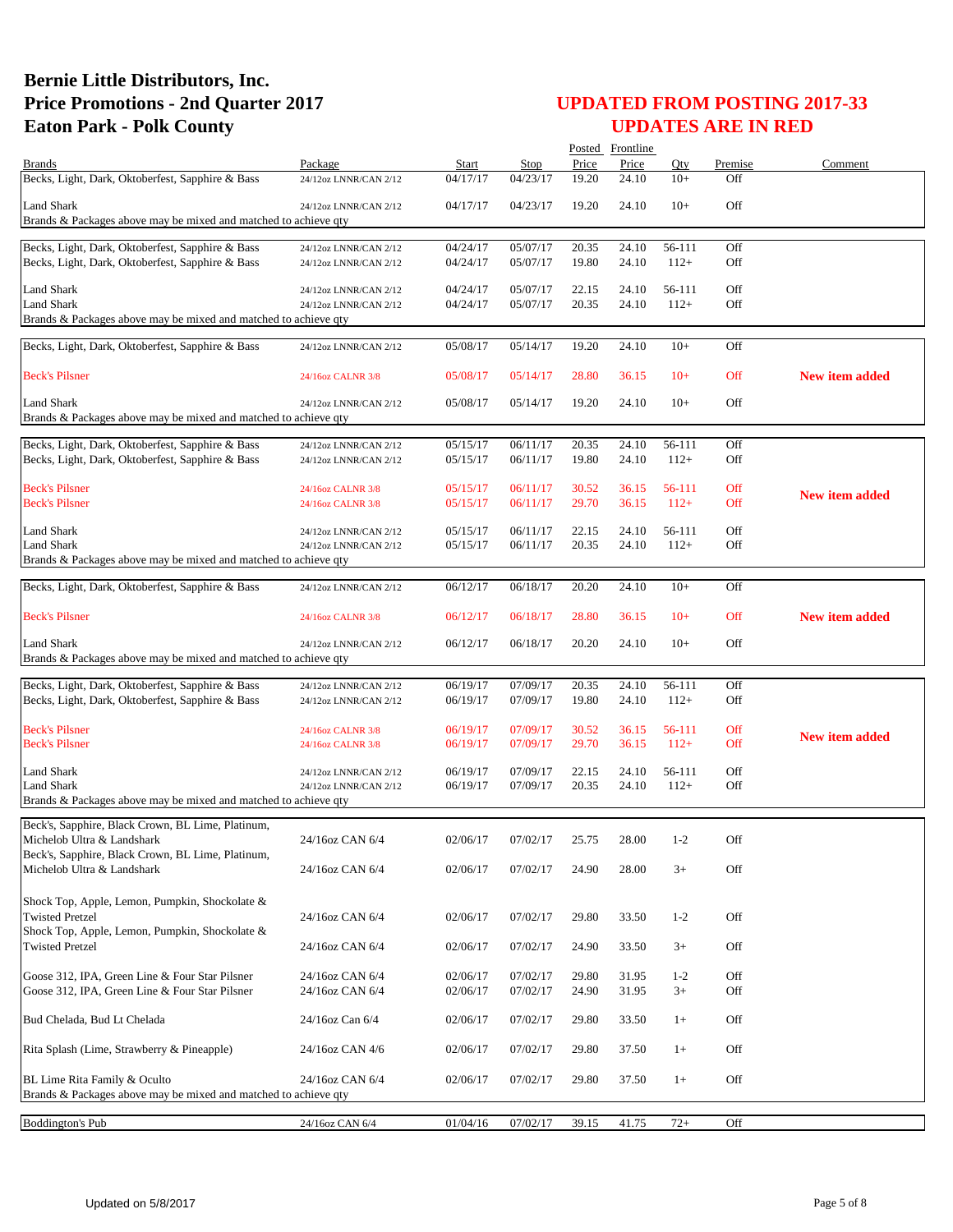|                                                                                                                                                                                                                                             |                                              |                                  |                                  |                         | Posted Frontline        |                               |                   |         |
|---------------------------------------------------------------------------------------------------------------------------------------------------------------------------------------------------------------------------------------------|----------------------------------------------|----------------------------------|----------------------------------|-------------------------|-------------------------|-------------------------------|-------------------|---------|
| <b>Brands</b>                                                                                                                                                                                                                               | Package                                      | Start                            | Stop                             | Price                   | Price                   | Oty                           | Premise           | Comment |
| BP Blueberry, Oktoberfest, Pumpkin, Summer, Winter, Spring,<br>Toasted Lager, Hoptical Illusion, Mosaic Session IPA & Honey<br>Robber<br>BP Blueberry, Oktoberfest, Pumpkin, Summer, Winter, Spring,                                        | 24/12oz LNNR 4/6                             | 03/20/17                         | 06/18/17                         | 27.70                   | 30.90                   | $25 - 55$                     | Off               |         |
| Toasted Lager, Hoptical Illusion, Mosaic Session IPA & Honey<br>Robber                                                                                                                                                                      | 24/12oz LNNR 4/6                             | 03/20/17                         | 06/18/17                         | 26.70                   | 30.90                   | $56+$                         | Off               |         |
| Goose 312, 312 Pale Ale, Honkers, IPA, Winter, Summer, Harvest<br>Ale, Sixth Day, Endless IPA, Rambler IPA, Oktob, 10 Hills Pale Ale,<br>Four Star, Green Line, Preseason<br>Goose 312, 312 Pale Ale, Honkers, IPA, Winter, Summer, Harvest | 24/12oz LNNR/Can 4/6                         | 03/20/17                         | 06/18/17                         | 27.70                   | 30.90                   | $25 - 55$                     | Off               |         |
| Ale, Sixth Day, Endless IPA, Rambler IPA, Oktob, 10 Hills Pale Ale,<br>Four Star, Green Line, Preseason<br>Brands & Packages above may be mixed and matched to achieve qty                                                                  | 24/12oz LNNR/Can 4/6                         | 03/20/17                         | 06/18/17                         | 26.70                   | 30.90                   | $56+$                         | Off               |         |
| BP Blueberry, Oktoberfest, Pumpkin, Summer, Winter, Spring,                                                                                                                                                                                 |                                              |                                  |                                  |                         |                         |                               |                   |         |
| Toasted Lager, Hoptical Illusion, Mosaic Session IPA & Honey<br>Robber                                                                                                                                                                      | 24/12oz LNNR 4/6                             | 06/19/17                         | 06/25/17                         | 19.20                   | 30.90                   | $10+$                         | Off               |         |
| Goose 312, 312 Pale Ale, Honkers, IPA, Winter, Summer, Harvest<br>Ale, Sixth Day, Endless IPA, Rambler IPA, Oktob, 10 Hills Pale Ale,<br>Four Star, Green Line, Preseason<br>Goose 312, 312 Pale Ale, Honkers, IPA, Winter, Summer, Harvest | 24/12oz LNNR/Can 4/6                         | 06/19/17                         | 06/25/17                         | 27.70                   | 30.90                   | $25 - 55$                     | Off               |         |
| Ale, Sixth Day, Endless IPA, Rambler IPA, Oktob, 10 Hills Pale Ale,<br>Four Star, Green Line, Preseason<br>Brands & Packages above may be mixed and matched to achieve gty                                                                  | 24/12oz LNNR/Can 4/6                         | 06/19/17                         | 06/25/17                         | 26.70                   | 30.90                   | $56+$                         | Off               |         |
| BP Blueberry, Oktoberfest, Pumpkin, Summer, Winter, Spring,<br>Toasted Lager, Hoptical Illusion, Mosaic Session IPA & Honey<br>Robber<br>BP Blueberry, Oktoberfest, Pumpkin, Summer, Winter, Spring,                                        | 24/12oz LNNR 4/6                             | 06/26/17                         | 09/30/17                         | 27.70                   | 30.90                   | $25 - 55$                     | Off               |         |
| Toasted Lager, Hoptical Illusion, Mosaic Session IPA & Honey<br>Robber                                                                                                                                                                      | 24/12oz LNNR 4/6                             | 06/26/17                         | 09/30/17                         | 26.70                   | 30.90                   | $56+$                         | Off               |         |
| Goose 312, 312 Pale Ale, Honkers, IPA, Winter, Summer, Harvest<br>Ale, Sixth Day, Endless IPA, Rambler IPA, Oktob, 10 Hills Pale Ale,<br>Four Star, Green Line, Preseason<br>Goose 312, 312 Pale Ale, Honkers, IPA, Winter, Summer, Harvest | 24/12oz LNNR/Can 4/6                         | 06/26/17                         | 09/30/17                         | 27.70                   | 30.90                   | $25 - 55$                     | Off               |         |
| Ale, Sixth Day, Endless IPA, Rambler IPA, Oktob, 10 Hills Pale Ale,<br>Four Star, Green Line, Preseason<br>Brands & Packages above may be mixed and matched to achieve qty                                                                  | 24/12oz LNNR/Can 4/6                         | 06/26/17                         | 09/30/17                         | 26.70                   | 30.90                   | $56+$                         | Off               |         |
|                                                                                                                                                                                                                                             |                                              |                                  |                                  |                         |                         |                               |                   |         |
| Shock Top, Wheat IPA, Lemon, Pumpkin, Variety, Apple, Winter,<br>Honey Bourbon, Choc, Pretzel, Ginger & Ruby Red<br>Shock Top, Wheat IPA, Lemon, Pumpkin, Variety, Apple, Winter,                                                           | 24/12oz LNNR/Can 2/12                        | 01/23/17                         | 07/02/17                         | 24.60                   | 27.75                   | 14-55                         | Off               |         |
| Honey Bourbon, Choc, Pretzel, Ginger & Ruby Red<br>Shock Top, Wheat IPA, Lemon, Pumpkin, Variety, Apple, Winter,                                                                                                                            | 24/12oz LNNR/Can 2/12                        | 01/23/17                         | 07/02/17                         | 23.60                   | 27.75                   | 56-111                        | Off               |         |
| Honey Bourbon, Choc, Pretzel, Ginger & Ruby Red                                                                                                                                                                                             | 24/12oz LNNR/Can 2/12                        | 01/23/17                         | 07/02/17                         | 22.60                   | 27.75                   | $112+$                        | Off               |         |
| Goose 312, 312 Pale, Honkers, IPA, Winter, Summer, Fall, Harvest<br>Ale, Endless IPA, Winter, Four Star, Green Line, Seasonals                                                                                                              | 24/12oz LNNR/CN 2/12                         | 01/23/17                         | 07/02/17                         | 26.25                   | 29.65                   | 14-55                         | Off               |         |
| Goose 312, 312 Pale, Honkers, IPA, Winter, Summer, Fall, Harvest<br>Ale, Endless IPA, Winter, Four Star, Green Line, Seasonals<br>Brands & Packages above may be mixed and matched to achieve qty                                           | 24/12oz LNNR/CN 2/12                         | 01/23/17                         | 07/02/17                         | 25.25                   | 29.65                   | $56+$                         | Off               |         |
|                                                                                                                                                                                                                                             |                                              |                                  |                                  |                         |                         |                               |                   |         |
| Goose Seasonal Sampler<br>Goose Seasonal Sampler<br>Brands & Packages above may be mixed and matched to achieve qty                                                                                                                         | 24/12oz Can<br>24/12oz Can                   | 01/02/17<br>01/02/17             | 07/02/17<br>07/02/17             | 25.45<br>24.45          | 28.85<br>28.85          | $14 - 55$<br>$56+$            | Off<br>Off        |         |
|                                                                                                                                                                                                                                             |                                              |                                  |                                  |                         |                         |                               |                   |         |
| Goose Seasonal Sampler<br>Goose Seasonal Sampler<br>Goose Seasonal Sampler                                                                                                                                                                  | 24/12oz LNNR<br>24/12oz LNNR<br>24/12oz LNNR | 01/02/17<br>01/02/17<br>01/02/17 | 07/02/17<br>07/02/17<br>07/02/17 | 26.80<br>25.50<br>24.50 | 28.85<br>28.85<br>28.85 | $10 - 55$<br>56-111<br>$112+$ | Off<br>Off<br>Off |         |
| Brands & Packages above may be mixed and matched to achieve qty                                                                                                                                                                             |                                              |                                  |                                  |                         |                         |                               |                   |         |
| Stella Artois                                                                                                                                                                                                                               | 20/9.6oz LNR                                 | 09/12/16                         | 07/02/17                         | 19.90                   | 21.95                   | $3+$                          | Off               |         |
|                                                                                                                                                                                                                                             |                                              |                                  |                                  |                         |                         |                               |                   |         |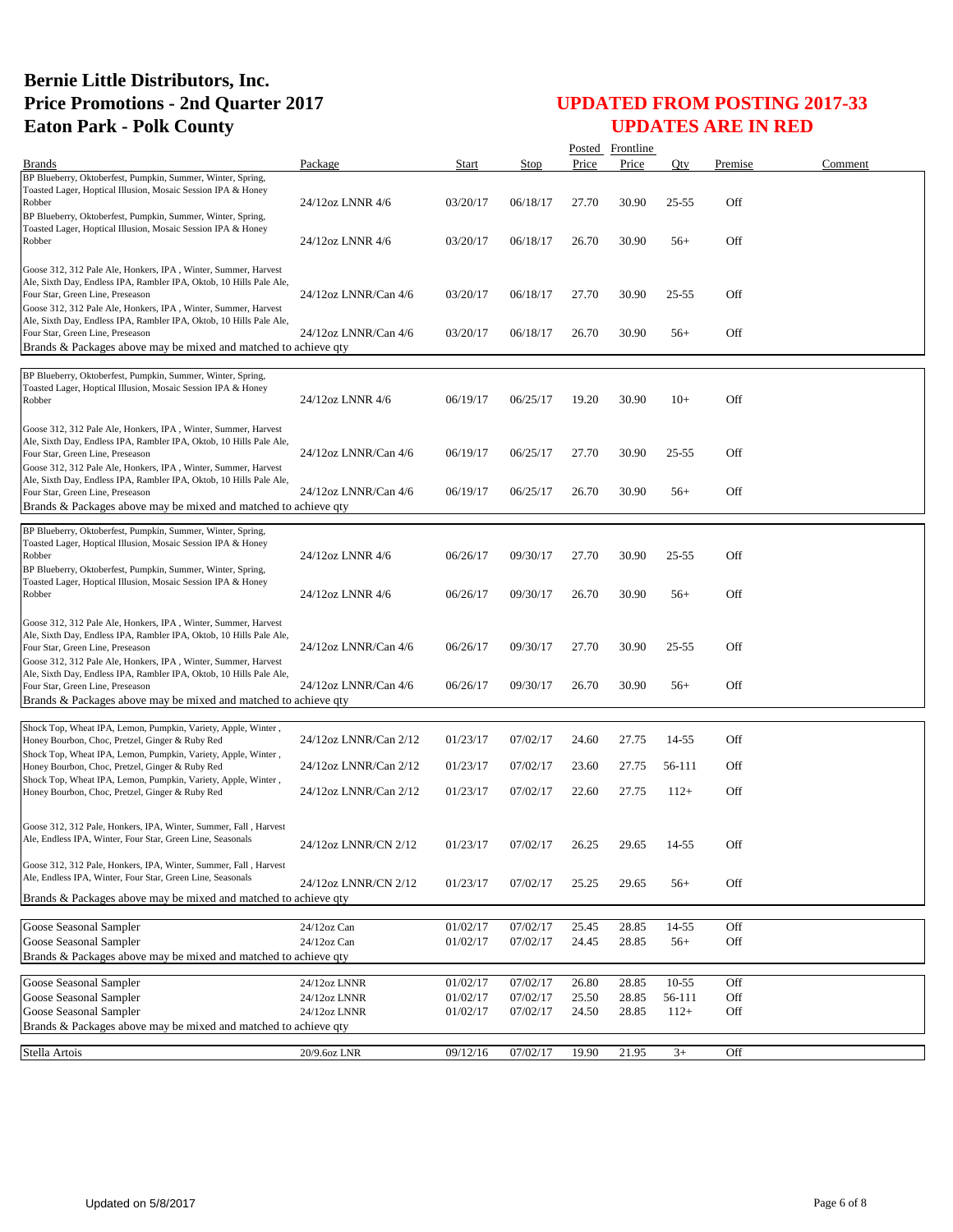|                                                                                                              |                                                 |                      |             |       | Posted Frontline |          |            |         |
|--------------------------------------------------------------------------------------------------------------|-------------------------------------------------|----------------------|-------------|-------|------------------|----------|------------|---------|
| <b>Brands</b>                                                                                                | Package                                         | Start                | <b>Stop</b> | Price | Price            | Oty      | Premise    | Comment |
| Stella Artois, Cidre, Hoegaarden, Leffe Blonde/Brown                                                         | 24/11.2oz LNNR/CN 4/6                           | 04/03/17             | 04/23/17    | 26.40 | 32.55            | 56-111   | Off        |         |
| Stella Artois, Cidre, Hoegaarden, Leffe Blonde/Brown                                                         | 24/11.2oz LNNR/CN 4/6                           | 04/03/17             | 04/23/17    | 25.75 | 32.55            | 112-215  | Off        |         |
| Stella Artois, Cidre, Hoegaarden, Leffe Blonde/Brown                                                         | 24/11.2oz LNNR/CN 4/6                           | 04/03/17             | 04/23/17    | 24.46 | 32.55            | $216+$   | Off        |         |
|                                                                                                              |                                                 |                      |             |       |                  |          |            |         |
| Stella, Stella Cidre, Hoegaarden, Belgian Sampler                                                            | 24/11.2oz LNNR/Can 2/12 &<br>20/14.9oz Can 2/12 | 04/03/17             | 04/23/17    | 30.30 | 33.30            | $1-4$    | Off        |         |
| Stella, Stella Cidre, Hoegaarden, Belgian Sampler                                                            | 24/11.2oz LNNR/Can 2/12 &<br>20/14.9oz Can 2/12 | 04/03/17             | 04/23/17    | 27.00 | 33.30            | $5 - 55$ | Off        |         |
| Stella, Stella Cidre, Hoegaarden, Belgian Sampler                                                            | 24/11.2oz LNNR/Can 2/12 &<br>20/14.9oz Can 2/12 | 04/03/17             | 04/23/17    | 26.40 | 33.30            | 56-111   | Off        |         |
| Stella, Stella Cidre, Hoegaarden, Belgian Sampler                                                            | 24/11.2oz LNNR/Can 2/12 &                       |                      |             |       |                  |          |            |         |
| Brands & Packages above may be mixed and matched to achieve qty                                              | 20/14.9oz Can 2/12                              | 04/03/17             | 04/23/17    | 25.75 | 33.30            | $112+$   | Off        |         |
|                                                                                                              |                                                 |                      |             |       |                  |          |            |         |
| Stella Artois, Cidre, Hoegaarden, Leffe Blonde/Brown                                                         | 24/11.2oz LNNR 4/6                              | 04/24/17             | 04/30/17    | 26.40 | 32.55            | 56-111   | Off        |         |
| Stella Artois, Cidre, Hoegaarden, Leffe Blonde/Brown                                                         | 24/11.2oz LNNR 4/6                              | 04/24/17             | 04/30/17    | 25.75 | 32.55            | 112-215  | Off        |         |
| Stella Artois, Cidre, Hoegaarden, Leffe Blonde/Brown                                                         | 24/11.2oz LNNR 4/6                              | 04/24/17             | 04/30/17    | 24.46 | 32.55            | $216+$   | Off        |         |
|                                                                                                              |                                                 |                      |             |       |                  |          |            |         |
| Stella Artois                                                                                                | 24/11.2oz Can 4/6                               | 04/24/17             | 04/30/17    | 21.60 | 32.55            | $10+$    | Off        |         |
|                                                                                                              | 24/11.2oz LNNR/Can 2/12 &                       |                      |             |       |                  |          |            |         |
| Stella, Stella Cidre, Hoegaarden, Belgian Sampler                                                            | 20/14.9oz Can 2/12                              | 04/24/17             | 04/30/17    | 30.30 | 33.30            | $1 - 4$  | Off        |         |
| Stella, Stella Cidre, Hoegaarden, Belgian Sampler                                                            | 24/11.2oz LNNR/Can 2/12 &                       | 04/24/17             | 04/30/17    | 27.00 | 33.30            | $5 - 55$ | Off        |         |
|                                                                                                              | 20/14.9oz Can 2/12<br>24/11.2oz LNNR/Can 2/12 & |                      |             |       |                  |          |            |         |
| Stella, Stella Cidre, Hoegaarden, Belgian Sampler                                                            | 20/14.9oz Can 2/12<br>24/11.2oz LNNR/Can 2/12 & | 04/24/17             | 04/30/17    | 26.40 | 33.30            | 56-111   | Off        |         |
| Stella, Stella Cidre, Hoegaarden, Belgian Sampler                                                            | 20/14.9oz Can 2/12                              | 04/24/17             | 04/30/17    | 25.75 | 33.30            | $112+$   | Off        |         |
| Brands & Packages above may be mixed and matched to achieve qty                                              |                                                 |                      |             |       |                  |          |            |         |
|                                                                                                              | 24/11.2oz LNNR/CN 4/6                           | 05/01/17             | 07/02/17    | 26.40 | 32.55            | 56-111   | Off        |         |
| Stella Artois, Cidre, Hoegaarden, Leffe Blonde/Brown                                                         |                                                 |                      | 07/02/17    | 25.75 |                  | 112-215  | Off        |         |
| Stella Artois, Cidre, Hoegaarden, Leffe Blonde/Brown<br>Stella Artois, Cidre, Hoegaarden, Leffe Blonde/Brown | 24/11.2oz LNNR/CN 4/6<br>24/11.2oz LNNR/CN 4/6  | 05/01/17<br>05/01/17 | 07/02/17    | 24.46 | 32.55<br>32.55   | $216+$   | Off        |         |
|                                                                                                              |                                                 |                      |             |       |                  |          |            |         |
|                                                                                                              | 24/11.2oz LNNR/Can 2/12 &                       |                      |             |       |                  |          |            |         |
| Stella, Stella Cidre, Hoegaarden, Belgian Sampler                                                            | 20/14.9oz Can 2/12                              | 05/01/17             | 07/02/17    | 30.30 | 33.30            | $1-4$    | Off        |         |
| Stella, Stella Cidre, Hoegaarden, Belgian Sampler                                                            | 24/11.2oz LNNR/Can 2/12 &<br>20/14.9oz Can 2/12 | 05/01/17             | 07/02/17    | 27.00 | 33.30            | $5 - 55$ | Off        |         |
| Stella, Stella Cidre, Hoegaarden, Belgian Sampler                                                            | 24/11.2oz LNNR/Can 2/12 &                       |                      |             |       |                  |          |            |         |
|                                                                                                              | 20/14.9oz Can 2/12<br>24/11.2oz LNNR/Can 2/12 & | 05/01/17             | 07/02/17    | 26.40 | 33.30            | 56-111   | Off        |         |
| Stella, Stella Cidre, Hoegaarden, Belgian Sampler                                                            | 20/14.9oz Can 2/12                              | 05/01/17             | 07/02/17    | 25.75 | 33.30            | $112+$   | Off        |         |
| Brands & Packages above may be mixed and matched to achieve qty                                              |                                                 |                      |             |       |                  |          |            |         |
| Montejo                                                                                                      | 24/12oz Can 2/12                                | 11/14/16             | 07/02/17    | 19.95 | 23.00            | $5+$     | Off & On   |         |
| Kona Longboard, Fire Rock, Pipeline, Wailua Wheat, Koko Brown,                                               |                                                 |                      |             |       |                  |          |            |         |
| Castaway, Big Wave, Lemongrass & Lavaman<br>Kona Longboard, Fire Rock, Pipeline, Wailua Wheat, Koko Brown,   | 24/12oz LNNR 4/6                                | 05/01/17             | 05/28/17    | 25.56 | 28.76            | 15-24    | On & Off   |         |
| Castaway, Big Wave, Lemongrass & Lavaman                                                                     | 24/12oz LNNR 4/6                                | 05/01/17             | 05/28/17    | 23.56 | 28.76            | $25+$    | On & Off   |         |
| Brands & Packages above may be mixed and matched to achieve qty                                              |                                                 |                      |             |       |                  |          |            |         |
|                                                                                                              |                                                 |                      |             |       |                  |          |            |         |
| Kona Longboard, Fire Rock, Pipeline, Wailua Wheat, Koko Brown,                                               |                                                 |                      |             |       |                  |          |            |         |
| Castaway, Big Wave, Lemongrass & Lavaman                                                                     | 24/12oz LNNR 4/6                                | 05/29/17             | 09/03/17    | 23.56 | 28.76            | $^{25+}$ | On $&$ Off |         |
| Brands & Packages above may be mixed and matched to achieve qty                                              |                                                 |                      |             |       |                  |          |            |         |
| Kona Longboard, Castaway, Variety & Big Wave                                                                 | 2/12/12 LNNR & Can                              | 04/03/17             | 04/30/17    | 23.98 | 27.18            | $15+$    | On & Off   |         |
| Brands & Packages above may be mixed and matched to achieve qty                                              |                                                 |                      |             |       |                  |          |            |         |
|                                                                                                              |                                                 |                      |             |       |                  |          |            |         |
| Widmer Hefeweizen, Drop Top Amber Ale, Drifter Pale Ale, Rotator<br>IPA, Upheaval, Alchemy & BRRR            | 24/12oz LNNR 4/6                                | 04/03/17             | 04/30/17    | 28.80 | 32.00            | $15+$    | Off        |         |
|                                                                                                              |                                                 |                      |             |       |                  |          |            |         |
| Widmer Hefeweizen, Drop Top Amber Ale, Drifter Pale Ale, Rotator<br>IPA, Upheaval, Alchemy & BRRR            | 24/12oz LNNR 4/6                                |                      | 07/02/17    | 28.80 | 32.00            | $15+$    | Off        |         |
| Brands & Packages above may be mixed and matched to achieve qty                                              |                                                 | 05/29/17             |             |       |                  |          |            |         |